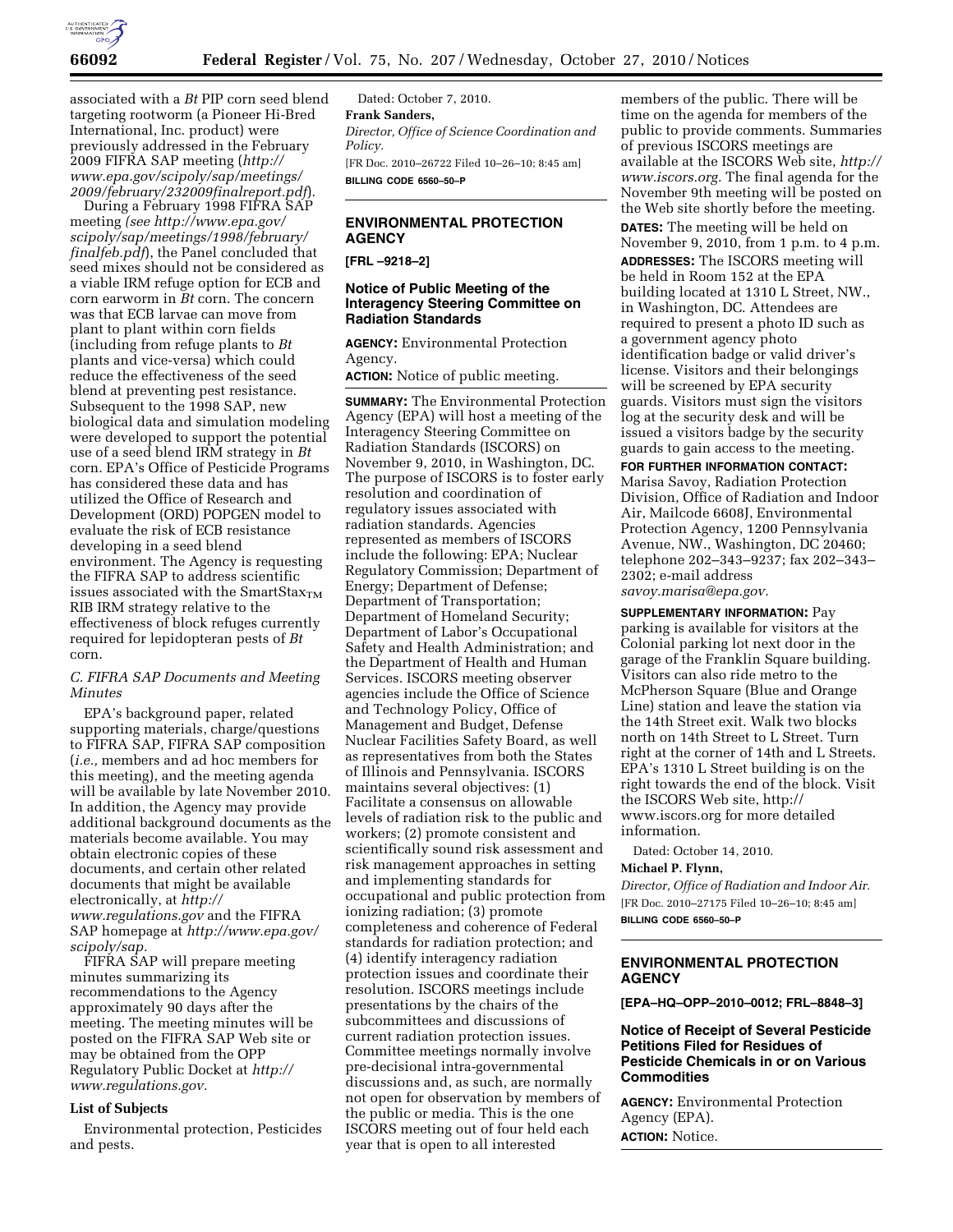**SUMMARY:** This notice announces the Agency's receipt of several initial filings of pesticide petitions proposing the establishment or modification of regulations for residues of pesticide chemicals in or on various commodities. **DATES:** Comments must be received on or before November 26, 2010.

**ADDRESSES:** Submit your comments, identified by docket identification (ID) number and the pesticide petition number (PP) of interest as shown in the body of this document, by one of the following methods:

• *Federal eRulemaking Portal: [http://](http://www.regulations.gov)  [www.regulations.gov.](http://www.regulations.gov)* Follow the on-line instructions for submitting comments.

• *Mail:* Office of Pesticide Programs (OPP) Regulatory Public Docket (7502P), Environmental Protection Agency, 1200 Pennsylvania Ave., NW., Washington, DC 20460–0001.

• *Delivery:* OPP Regulatory Public Docket (7502P), Environmental Protection Agency, Rm. S–4400, One Potomac Yard (South Bldg.), 2777 S. Crystal Dr., Arlington, VA. Deliveries are only accepted during the Docket Facility's normal hours of operation (8:30 a.m. to 4 p.m., Monday through Friday, excluding legal holidays). Special arrangements should be made for deliveries of boxed information. The Docket Facility telephone number is (703) 305–5805.

*Instructions:* Direct your comments to the docket ID number and the pesticide petition number of interest as shown in the body of this document. EPA's policy is that all comments received will be included in the docket without change and may be made available on-line at *[http://www.regulations.gov,](http://www.regulations.gov)* including any personal information provided, unless the comment includes information claimed to be Confidential Business Information (CBI) or other information whose disclosure is restricted by statute. Do not submit information that you consider to be CBI or otherwise protected through regulations.gov or e-mail. The regulations.gov Web site is an ''anonymous access'' system, which means EPA will not know your identity or contact information unless you provide it in the body of your comment. If you send an e-mail comment directly to EPA without going through regulations.gov, your e-mail address will be automatically captured and included as part of the comment that is placed in the docket and made available on the Internet. If you submit an electronic comment, EPA recommends that you include your name and other contact information in the body of your comment and with any disk or CD–ROM

you submit. If EPA cannot read your comment due to technical difficulties and cannot contact you for clarification, EPA may not be able to consider your comment. Electronic files should avoid the use of special characters, any form of encryption, and be free of any defects or viruses.

*Docket:* All documents in the docket are listed in the docket index available at *[http://www.regulations.gov.](http://www.regulations.gov)* Although listed in the index, some information is not publicly available, *e.g.,* CBI or other information whose disclosure is restricted by statute. Certain other material, such as copyrighted material, is not placed on the Internet and will be publicly available only in hard copy form. Publicly available docket materials are available either in the electronic docket at *[http://](http://www.regulations.gov)  [www.regulations.gov,](http://www.regulations.gov)* or, if only available in hard copy, at the OPP Regulatory Public Docket in Rm. S– 4400, One Potomac Yard (South Bldg.), 2777 S. Crystal Dr., Arlington, VA. The hours of operation of this Docket Facility are from 8:30 a.m. to 4 p.m., Monday through Friday, excluding legal holidays. The Docket Facility telephone number is (703) 305–5805.

**FOR FURTHER INFORMATION CONTACT:** A contact person, with telephone number and e-mail address, is listed at the end of each pesticide petition summary. You may also reach each contact person by mail at Registration Division (7505P), Office of Pesticide Programs, Environmental Protection Agency, 1200 Pennsylvania Ave., NW., Washington, DC 20460–0001.

# **SUPPLEMENTARY INFORMATION:**

#### **I. General Information**

*A. Does this action apply to me?* 

You may be potentially affected by this action if you are an agricultural producer, food manufacturer, or pesticide manufacturer. Potentially affected entities may include, but are not limited to:

• Crop production (NAICS code 111).

- Animal production (NAICS code
- 112).

• Food manufacturing (NAICS code 311).

• Pesticide manufacturing (NAICS code 32532).

This listing is not intended to be exhaustive, but rather provides a guide for readers regarding entities likely to be affected by this action. Other types of entities not listed in this unit could also be affected. The North American Industrial Classification System (NAICS) codes have been provided to assist you and others in determining whether this action might apply to

certain entities. If you have any questions regarding the applicability of this action to a particular entity, consult the person listed at the end of the pesticide petition summary of interest.

## *B. What should I consider as I prepare my comments for EPA?*

1. *Submitting CBI.* Do not submit this information to EPA through regulations.gov or e-mail. Clearly mark the part or all of the information that you claim to be CBI. For CBI information in a disk or CD–ROM that you mail to EPA, mark the outside of the disk or CD–ROM as CBI and then identify electronically within the disk or CD–ROM the specific information that is claimed as CBI. In addition to one complete version of the comment that includes information claimed as CBI, a copy of the comment that does not contain the information claimed as CBI must be submitted for inclusion in the public docket. Information so marked will not be disclosed except in accordance with procedures set forth in 40 CFR part 2.

2. *Tips for preparing your comments.*  When submitting comments, remember to:

i. Identify the document by docket ID number and other identifying information (subject heading, **Federal Register** date and page number).

ii. Follow directions. The Agency may ask you to respond to specific questions or organize comments by referencing a Code of Federal Regulations (CFR) part or section number.

iii. Explain why you agree or disagree; suggest alternatives and substitute language for your requested changes.

iv. Describe any assumptions and provide any technical information and/ or data that you used.

v. If you estimate potential costs or burdens, explain how you arrived at your estimate in sufficient detail to allow for it to be reproduced.

vi. Provide specific examples to illustrate your concerns and suggest alternatives.

vii. Explain your views as clearly as possible, avoiding the use of profanity or personal threats.

viii. Make sure to submit your comments by the comment period deadline identified.

3. *Environmental justice.* EPA seeks to achieve environmental justice, the fair treatment and meaningful involvement of any group, including minority and/or low-income populations, in the development, implementation, and enforcement of environmental laws, regulations, and policies. To help address potential environmental justice issues, the Agency seeks information on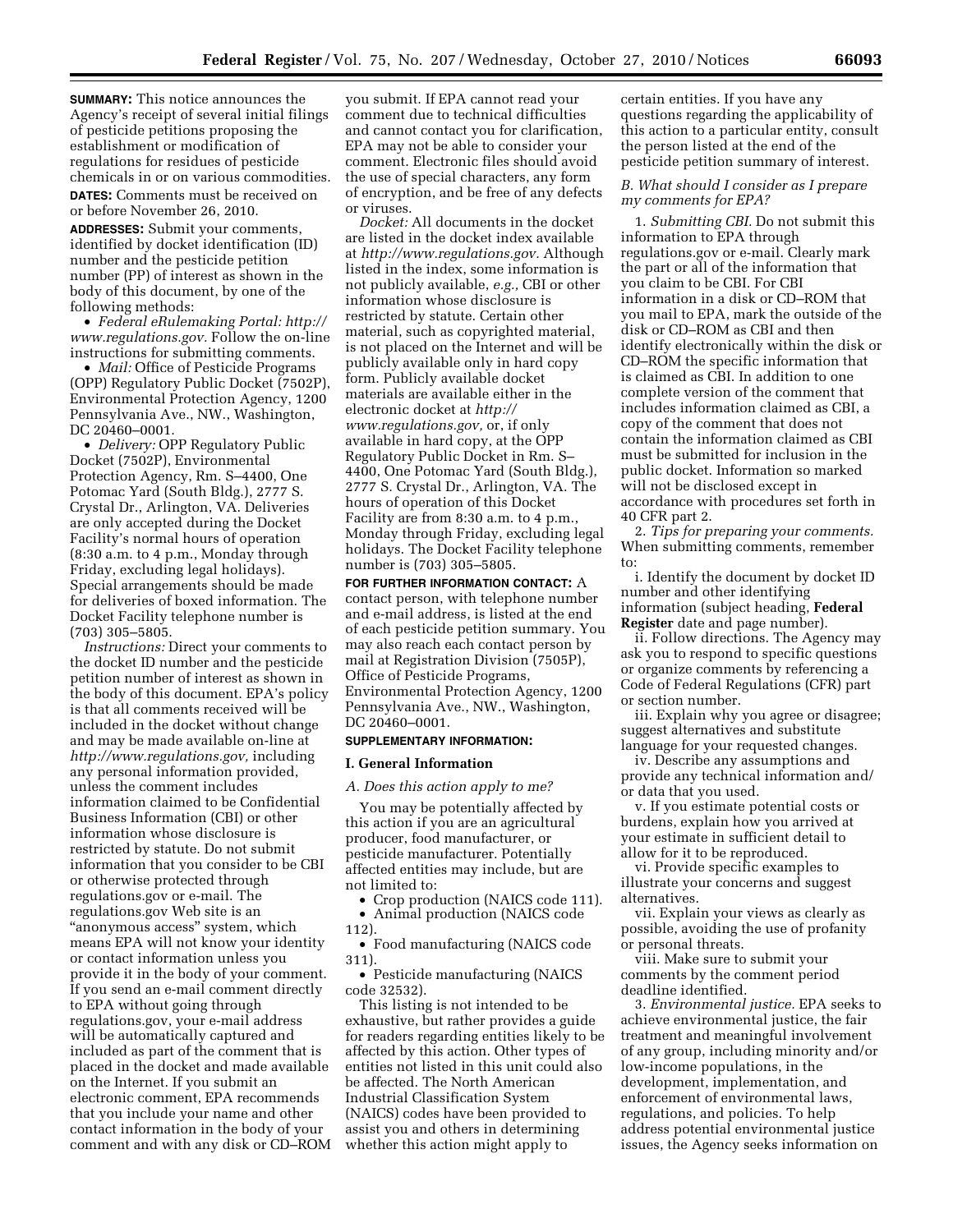any groups or segments of the population who, as a result of their location, cultural practices, or other factors, may have atypical or disproportionately high and adverse human health impacts or environmental effects from exposure to the pesticides discussed in this document, compared to the general population.

# **II. What action is the agency taking?**

EPA is announcing its receipt of several pesticide petitions filed under section 408 of the Federal Food, Drug, and Cosmetic Act (FFDCA), 21 U.S.C. 346a, proposing the establishment or modification of regulations in 40 CFR part 174 or part 180 for residues of pesticide chemicals in or on various food commodities. EPA has determined that the pesticide petitions described in this notice contain the data or information prescribed in FFDCA section 408(d)(2); however, EPA has not fully evaluated the sufficiency of the submitted data at this time or whether the data support granting of the pesticide petitions. Additional data may be needed before EPA can make a final determination on these pesticide petitions.

Pursuant to 40 CFR 180.7(f), a summary of each of the petitions that are the subject of this notice, prepared by the petitioner, is included in a docket EPA has created for each rulemaking. The docket for each of the petitions is available online at *[http://](http://www.regulations.gov)  [www.regulations.gov.](http://www.regulations.gov)* 

As specified in FFDCA section 408(d)(3), (21 U.S.C. 346a(d)(3)), EPA is publishing notice of the petition so that the public has an opportunity to comment on this request for the establishment or modification of regulations for residues of pesticides in or on food commodities. Further information on the petition may be obtained through the petition summary referenced in this unit.

### *New Tolerances*

1. *PP* 0E7748. (EPA–HQ–OPP–2010– 0637). IR–4 Project Headquarters, Rutgers, the State University of New Jersey, 500 College Road East, Suite 201 W, Princeton, NJ 08540, proposes to establish tolerances in 40 CFR part 180 for residues of the dessicant, defoliant, and herbicide paraquat dichloride, (1,1′ dimethyl-4,4′-bipyridinium-ion) derived from application of either the bis(methyl sulfate) or the dichloride salt (both calculated as the cation), in or on the following perennial tropical and subtropical fruit trees: Sugar apple, cherimoya, atemoya, custard apple, ilama, soursop, biriba, lychee, longan, Spanish lime, rambutan, pulasan, star

apple, black sapote, mango, sapodilla, canistel, mamey sapote, feijoa, jaboticaba, wax jambu, starfruit (carambola), pawpaw, pomegranate, and white sapote at 0.05 parts per million (ppm). An adequate analytical method (spectrometric method) has been accepted and published in the Pesticide Analytical Manual (PAM Vol. II) for the enforcement of tolerances in plant commodities. Contact: Andrew Ertman, (703) 308–9367, e-mail address: *[ertman.andrew@epa.gov.](mailto:ertman.andrew@epa.gov)* 

2. *PP* 0F7751. (EPA–HQ–OPP–2010– 0760). BASF Corporation, P.O. 13528, Research Triangle Park, NC 27709, proposes to establish a tolerance in 40 CFR part 180 for residues of the fungicide dimethomorph, [(E,Z)4-[3-(4 chlorophenyl)-3-(3,4-dimethoxyphenyl)- 1-oxo-2-propenyl]-morpholine], in or on grape at 3.5 ppm. A reliable method for the determination of dimethomorph residues in grapes exists; this method is the Food and Drug Administration (FDA) Multi-Residue Method, Protocol D, as published in the PAM Vol. I. Contact: Shaunta Hill, (703) 347–8961, e-mail address: *[hill.shaunta@epa.gov.](mailto:hill.shaunta@epa.gov)* 

3. *PP* 0F7765. (EPA–HQ–OPP–2010– 0780). BASF Corporation, 26 Davis Drive, Research Triangle Park, NC 27709, proposes to establish a tolerance in 40 CFR part 180 for residues of the fungicide prohexadione calcium, (calcium 3-oxido-5-oxo-4 propionylcyclohex-3-enecarboxylate), in or on cherry, sweet at 0.5 ppm. The method of analysis included extraction and liquid chromatography (LC)/MS/MS quantitation. The limit of quantitation (LOQ) is 0.01 ppm. Contact: Rose Mary Kearns, (703) 305–5611, e-mail address: *[kearns.rosemary@epa.gov.](mailto:kearns.rosemary@epa.gov)* 

4. *PP* 9F7661. (EPA–HQ–OPP–2010– 0349). Mitsui Chemicals Agro, Inc., c/o Landis International, Inc., P.O. Box 5126, Valdosta, GA 31603–5126, proposes to establish a tolerance in 40 CFR part 180 for residues of the fungicide penthiopyrad, (RS)-*N*-[2-(1,3 dimethylbutyl)-3-thienyl]-1-methyl-3- (trifluoromethyl)-pyrazole-4 carboxamide, in or on fruit, pome, group 11 at 0.4 ppm; apple, wet pomace at 1.0 ppm; fruit, stone, group 12 at 4.0 ppm; low growing berry, subgroup 13-07G at 3.0 ppm; vegetable, bulb, group 3 at 4.0 ppm; vegetable, *Brassica* head and stem, subgroup 5A at 8.0 ppm; vegetable, *Brassica* leafy, subgroup 5B at 45 ppm; vegetable, fruiting, group 8 at 2.5 ppm; tomato, paste at 5.0 ppm; vegetable, cucurbit, group 9 at 1.0 ppm; vegetable, leafy, except *Brassica,* group 4 at 20 ppm; vegetable, root, subgroup 1A at 2.5 ppm; vegetable, tuberous and corm, subgroup 1C at 0.06 ppm; vegetables, leaves of root and tuber, group 2 at

55 ppm; vegetable, edible-podded legume, subgroup 6A at 2.5 ppm; vegetable, succulent, shelled peas and beans, subgroup 6B at 0.4 ppm; vegetable, pea and bean, dried shelled, except soybean, subgroup 6C at 0.3 ppm; soybean, seed at 0.3 ppm; soybean, hulls at 1.0 ppm; peanut, nutmeat at 0.04 ppm; grain, cereal (except corn, millet, sorghum) at 0.2 ppm; corn, field, sweet, pop at 0.01 ppm; corn, refined oil at 0.03 ppm; cereal grain, millet at 0.9 ppm; cereal grain, sorghum at 0.9 ppm; nut, tree, group 14 (including pistachios) at 0.05 ppm; almond, hulls at 6.0 ppm; canola at 1.0 ppm; sunflower at 0.8 ppm; cotton, seed at 0.35 ppm; cotton, gin byproducts at 10 ppm; alfalfa, forage at 10 ppm; alfalfa, hay at 25 ppm; foliage of legume vegetables, group 7, hay at 80 ppm; foliage of legume vegetables, group 7, vines/forage at 30 ppm; peanut, hay at 50 ppm; grain, cereal, group 16, hay at 90; grain, cereal, group 16, forage at 25 ppm; grain, cereal, group 16, straw at 2 ppm; grain, cereal, stover at 11 ppm and establishing tolerances for residues of penthiopyrad, (RS)-*N*-[2-(1,3 dimethylbutyl)-3-thienyl]-1-methyl-3- (trifluoromethyl)-pyrazole-4 carboxamide and its major metabolite PAM (1-methyl-3-trifluoromethyl-1*H*pyrazole-4-carboxamide) in animal commodities: Hog, meat at 0.01 ppm; hog, fat at 0.01 ppm; hog, liver at 0.01 ppm; hog, kidney at 0.01 ppm; hog, meat byproducts at 0.01 ppm; cattle, meat at 0.05; cattle, fat at 0.05 ppm; cattle, liver at 0.2 ppm; cattle, kidney at 0.1 ppm; cattle, meat byproducts at 0.2 ppm; sheep, meat at 0.01 ppm; sheep, fat at 0.02 ppm; sheep, liver at 0.05 ppm; sheep, kidney at 0.02 ppm; sheep, meat byproducts at 0.05 ppm; milk at 0.05 ppm; milk, fat at 0.01 ppm; poultry, meat at 0.01 ppm; poultry, fat at 0.01 ppm; poultry, liver at 0.01 ppm; poultry, meat byproducts at 0.01 ppm; poultry, eggs at 0.01 ppm. Adequate enforcement methods are available to enforce the proposed tolerances. Samples of plant matrices from field residue trials were analyzed for penthiopyrad and its metabolites using a validated residue method, which involves the extraction of analytes from crops, hydrolysis of conjugates, partition of analytes, followed by LC/ MS/MS detection. The limit of quantification (LOQ) is 0.01 milligrams/ kilograms (mg/kg) for most matrices except for very dry matrices, *e.g.,* pea hay, for which the LOQ is 0.05 mg/kg. An LC/MS/MS residue method has been used in the animal feeding studies and is proposed for enforcement purposes. The method involves the extraction of